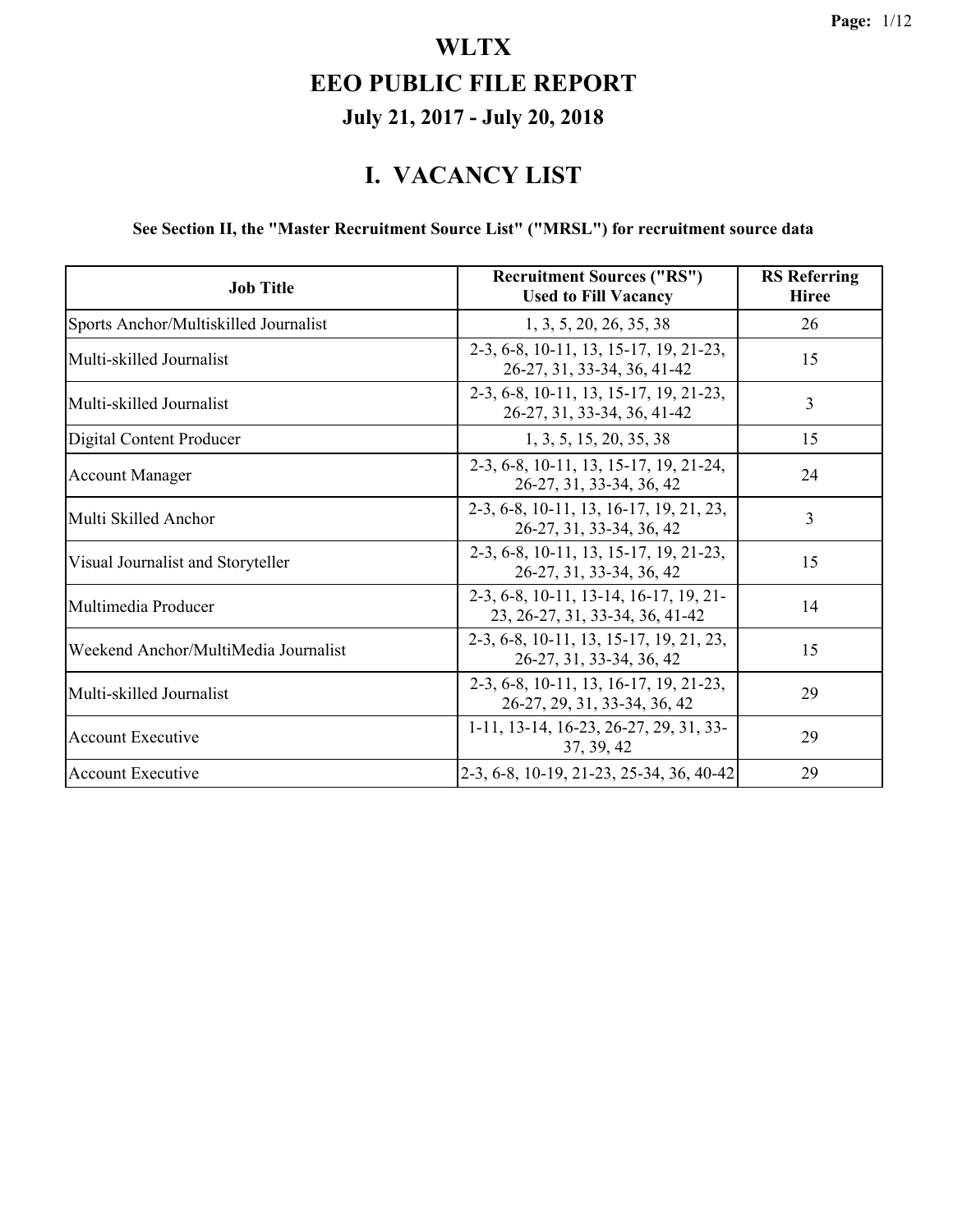| <b>RS</b><br><b>Number</b> | <b>RS</b> Information                                                                                                                                                                               | <b>Source Entitled</b><br>to Vacancy<br><b>Notification?</b><br>(Yes/No) | <b>No. of Interviewees</b><br><b>Referred by RS</b><br>Over<br><b>Reporting Period</b> |
|----------------------------|-----------------------------------------------------------------------------------------------------------------------------------------------------------------------------------------------------|--------------------------------------------------------------------------|----------------------------------------------------------------------------------------|
| 1                          | Aiken Technical College<br>Counseling and Job Training P O Drawer 696<br>Aiken, South Carolina 29802<br>Phone: 706 396 7000<br>Fax: 1-803-593-6526<br><b>Thomas Gentry</b>                          | N                                                                        | $\boldsymbol{0}$                                                                       |
| $\overline{2}$             | Benedict College, Personnel Services<br>1600 Harden Street<br>Columbia, South Carolina<br>Phone: (803) 253-5153<br>Email: rutherfordk@benedict.edu<br>Fax: 1-803-705-6888<br>Karen Rutherford       | N                                                                        | $\boldsymbol{0}$                                                                       |
| 3                          | Career Builder<br>200 N. LaSalle St Suite 1100<br>Chicago, Illinois 60601<br>Phone: 773-527-3600<br>Url: http://www.careerbuilder.com<br>Career Service<br><b>Manual Posting</b>                    | N                                                                        | 13                                                                                     |
| 4                          | Carolina School of Broadcasting<br>3435 Performance Road<br>Charlotte, North Carolina<br>Phone: (704) 395-9272<br>Email: CSBNC@bellsouth.net<br>Career Service                                      | N                                                                        | $\boldsymbol{0}$                                                                       |
| 5                          | Claflin University<br>Office of Career Development 400 Magnolia St.<br>Orangeburg, South Carolina 29115<br>Phone: 803-535-5338<br>Email: csnell@claflin.edu<br>Fax: 1-803-535-5379<br>Carolyn Snell | $\mathbf N$                                                              | $\boldsymbol{0}$                                                                       |
| 6                          | <b>Collective Talent</b><br>1721 Richardson Place<br>Tampa, Florida 33606<br>Phone: 813-254-9695<br>Url: http://www.collectivetalent.com<br>Email: bille@michaelsmedia.com<br>Michael Bille         | $\mathbf N$                                                              | $\boldsymbol{0}$                                                                       |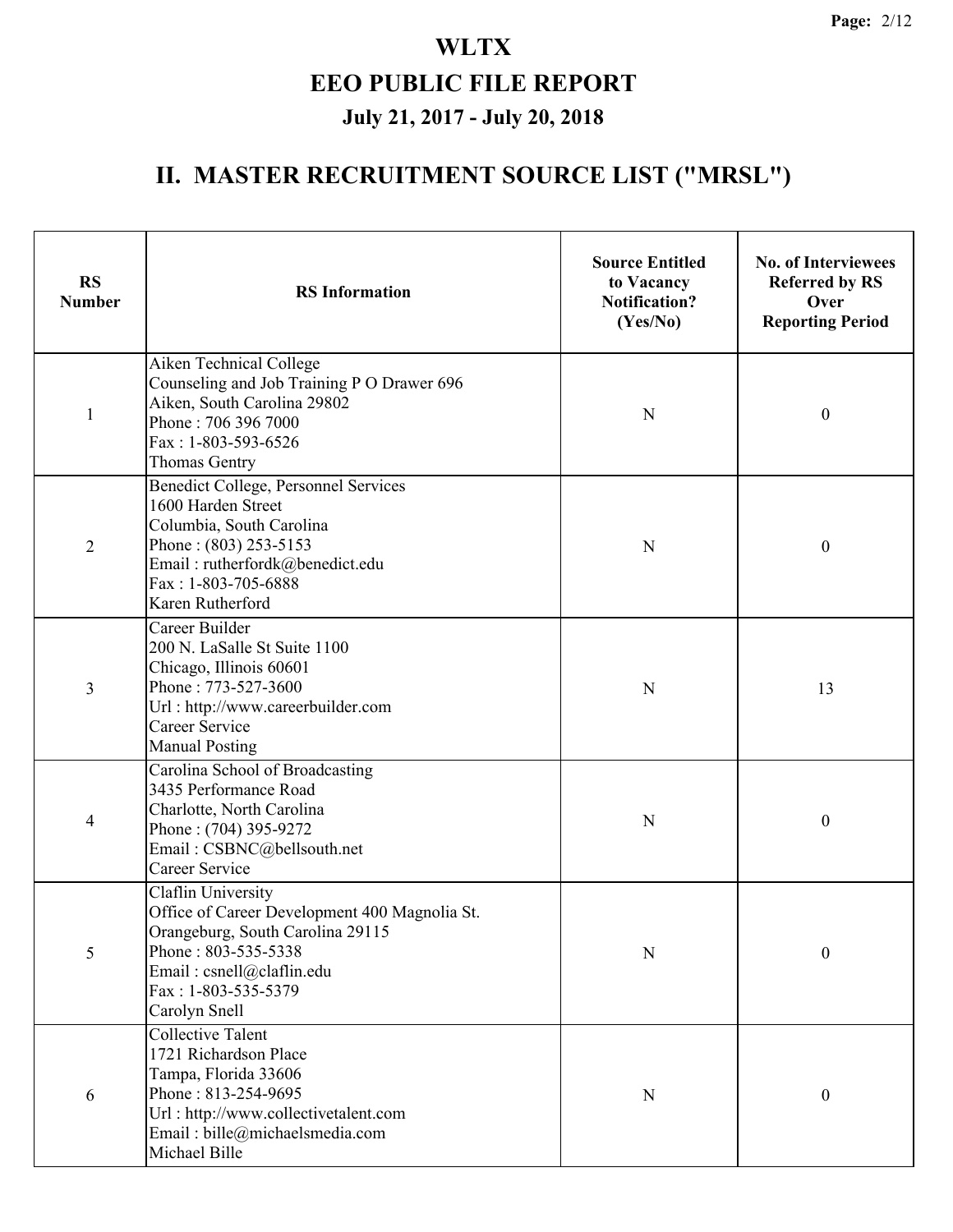| <b>RS</b><br><b>Number</b> | <b>RS</b> Information                                                                                                                                                                                                                     | <b>Source Entitled</b><br>to Vacancy<br><b>Notification?</b><br>(Yes/No) | <b>No. of Interviewees</b><br><b>Referred by RS</b><br>Over<br><b>Reporting Period</b> |
|----------------------------|-------------------------------------------------------------------------------------------------------------------------------------------------------------------------------------------------------------------------------------------|--------------------------------------------------------------------------|----------------------------------------------------------------------------------------|
| $\tau$                     | Columbia College, Career Center<br>1301 Columbia College Drive<br>Columbia, South Carolina<br>Phone: (803) 786-3618<br>Email: c2success@columbiasc.edu<br>Fax: 1-803-786-3164<br>Rebecca Nurse                                            | N                                                                        | $\boldsymbol{0}$                                                                       |
| 8                          | Columbia Urban League<br>1400 Barnwell Street<br>Columbia, South Carolina<br>Phone: (803) 799-8150<br>Fax: 1-803-254-6052<br>Nell Gainey                                                                                                  | N                                                                        | $\boldsymbol{0}$                                                                       |
| 9                          | <b>Current Employee</b>                                                                                                                                                                                                                   | $\mathbf N$                                                              | $\mathbf{1}$                                                                           |
| 10                         | Emma Bowen Foundation for Minority Interests in Media<br>524 W. 57th Street<br>New York, New York<br>Phone: 212-975-2545<br>Url: http://www.emmabowenfoundation.com/<br>Email: ebfoundation@cbs.com<br>Fax: 1-212-975-5884<br>Sandra Rice | N                                                                        | $\boldsymbol{0}$                                                                       |
| 11                         | <b>Francis Marion University</b><br>PO Box 100547<br>Florence, South Carolina<br>Phone: $(843)$ 661-1676<br>Email: Jsmith@Fmarion.edu<br>$Fax: 1-843-661-1373$<br>Career Service                                                          | N                                                                        | $\boldsymbol{0}$                                                                       |
| 12                         | Graeme Newell's MarketingIdeaNet Jobs<br>602 Communications - TV Training $&$ Consulting<br>New York, New York<br>Url: www.vault.com.<br>Email: slizik@602communications.com<br><b>Career Services</b>                                    | N                                                                        | $\boldsymbol{0}$                                                                       |
| 13                         | Hispanic Link News Service<br>1420 N. St. N.W.<br>Washington, District of Columbia<br>Phone: $(202)$ 234-0280<br>Email: Charlie1.Hispaniclink@gmail.com<br>Carlos Ericksen-Mendoza                                                        | N                                                                        | $\boldsymbol{0}$                                                                       |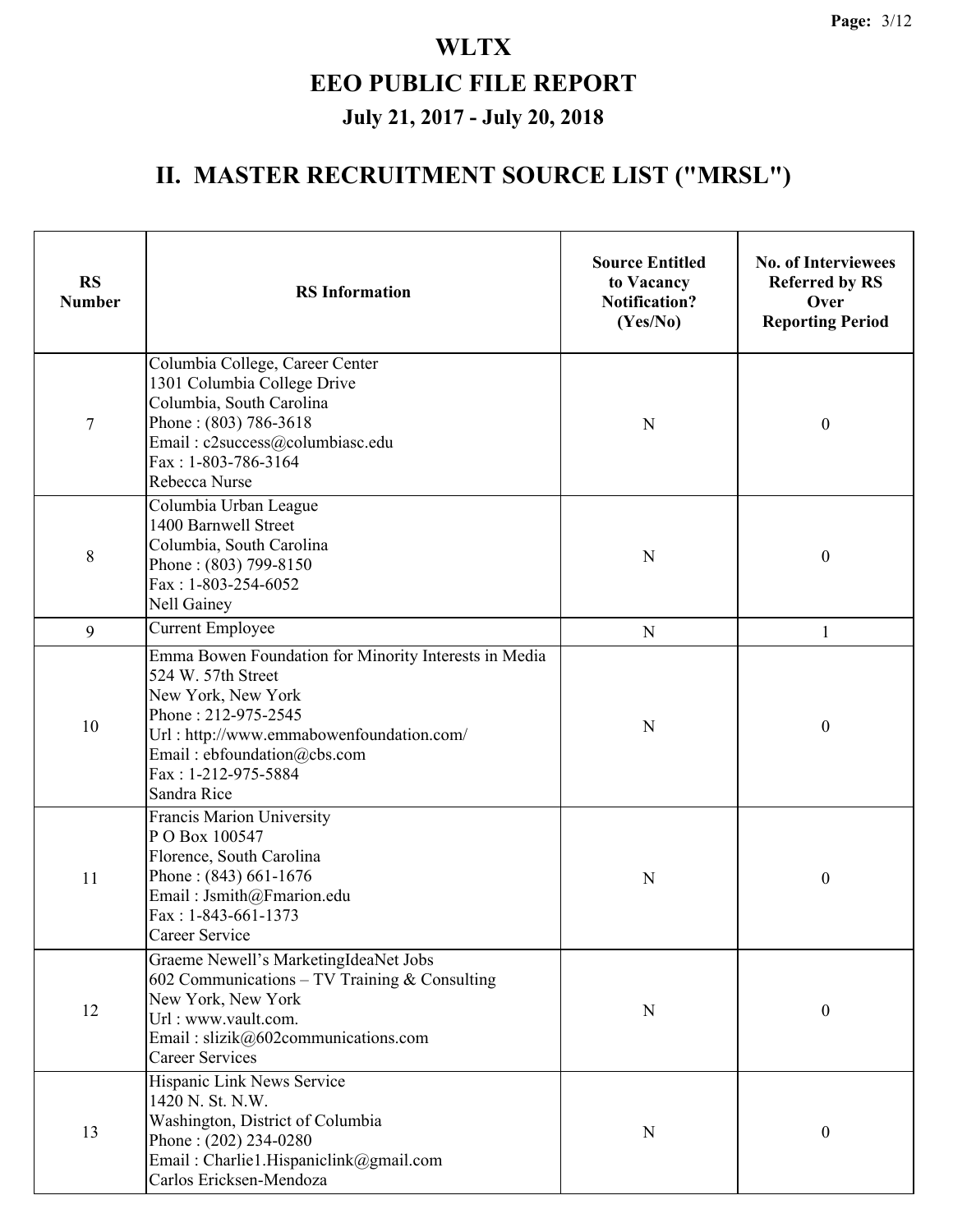| <b>RS</b><br><b>Number</b> | <b>RS</b> Information                                                                                                                                                                           | <b>Source Entitled</b><br>to Vacancy<br><b>Notification?</b><br>(Yes/No) | <b>No. of Interviewees</b><br><b>Referred by RS</b><br>Over<br><b>Reporting Period</b> |
|----------------------------|-------------------------------------------------------------------------------------------------------------------------------------------------------------------------------------------------|--------------------------------------------------------------------------|----------------------------------------------------------------------------------------|
| 14                         | Indeed.com<br>www.indeed.com<br>Columbia, South Carolina<br>Phone: 1-800-462-5842<br><b>Career Services</b><br><b>Manual Posting</b>                                                            | N                                                                        | $\overline{2}$                                                                         |
| 15                         | Indeed.com                                                                                                                                                                                      | ${\bf N}$                                                                | 8                                                                                      |
| 16                         | Media Line<br>P.O. Box 51909<br>Pacific Grove, California<br>Phone: 408-648-5200<br>Url: www.medialine.com<br>Email: medialine@medialine.com<br>Mark Shilstone                                  | N                                                                        | $\boldsymbol{0}$                                                                       |
| 17                         | Midlands Technical College, Job Placement Office<br>P.O. Box 2408<br>Columbia, South Carolina<br>Phone: (803) 738-7820<br>Email: jobpost@midlandstech.edu<br>Fax: 1-803-790-7556<br>Sarah Trice |                                                                          | $\boldsymbol{0}$                                                                       |
| 18                         | Morris College<br>North Main St.<br>Sumter, South Carolina 29150<br>Phone: 803-934-3230<br>Email: jclayton@morris.edu<br>Fax: 1-803-775-2580<br>Janet Smith-Clayton                             | N                                                                        | $\boldsymbol{0}$                                                                       |
| 19                         | Morris College<br>North Main St.<br>Sumter, South Carolina 29150<br>Phone: 803-934-3230<br>Email: jclayton@morris.edu<br>Janet Smith-Clayton                                                    | N                                                                        | $\boldsymbol{0}$                                                                       |
| 20                         | N Augusta High School<br>Placement Office 2000 Knobcone Ave<br>N Augusta, South Carolina 29841<br>Phone: 706 396 7000<br>Fax: 1-803-641-2466<br>Mark Haddon                                     | $\mathbf N$                                                              | $\boldsymbol{0}$                                                                       |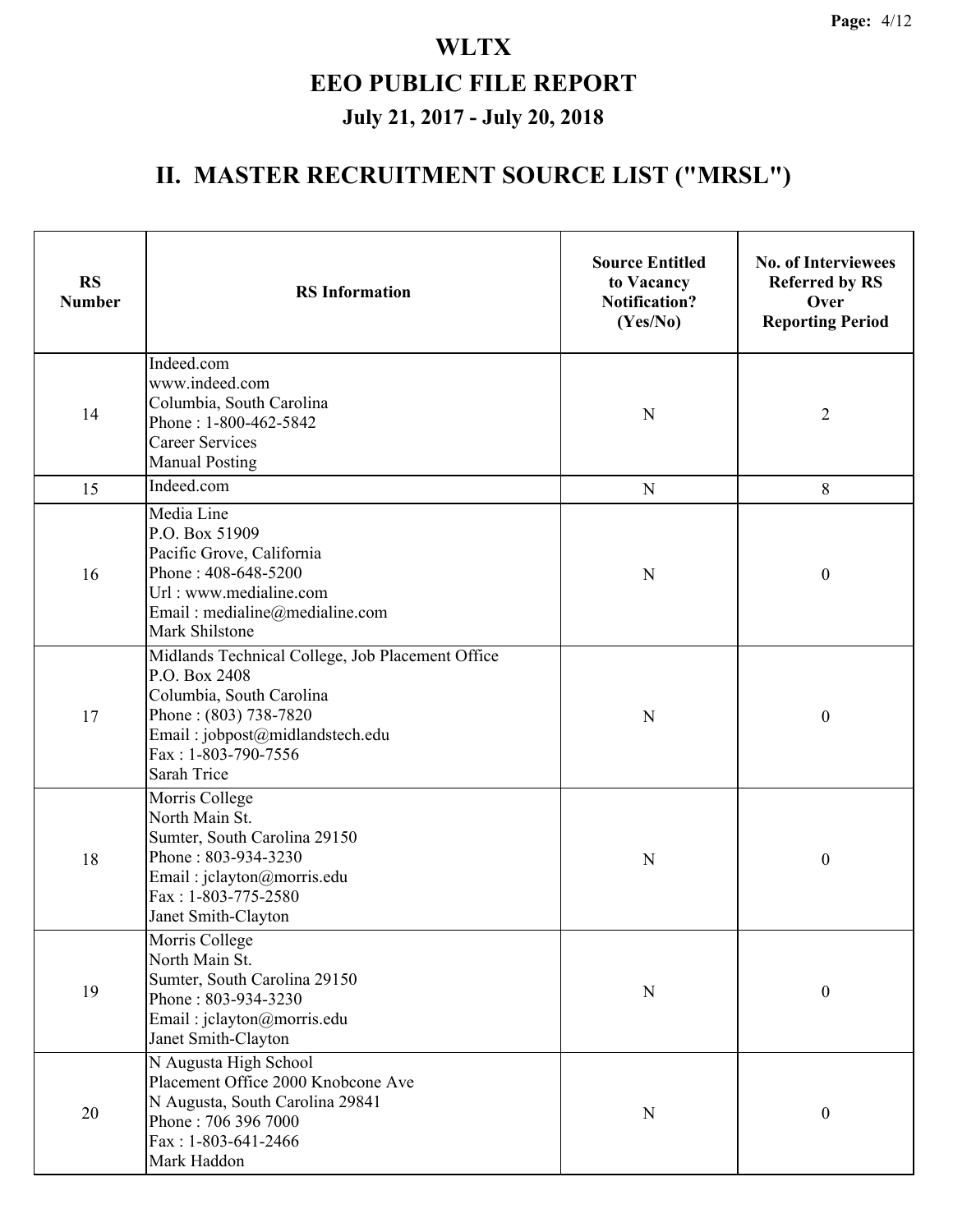| <b>RS</b><br><b>Number</b> | <b>RS</b> Information                                                                                                                                                                                                 | <b>Source Entitled</b><br>to Vacancy<br><b>Notification?</b><br>(Yes/No) | <b>No. of Interviewees</b><br><b>Referred by RS</b><br>Over<br><b>Reporting Period</b> |
|----------------------------|-----------------------------------------------------------------------------------------------------------------------------------------------------------------------------------------------------------------------|--------------------------------------------------------------------------|----------------------------------------------------------------------------------------|
| 21                         | National Association Of Black College Broadcasters<br>(NABCB)<br>P.O. Box 3191<br>Atlanta, Georgia<br>Phone: (404) 523-6136<br>Email: bcrmail@aol.com<br>Fax: 1-404-523-5467<br>Lo Jelks                              |                                                                          | $\boldsymbol{0}$                                                                       |
| 22                         | National Lesbian and Gay Journalists Association<br>1420 K Street, NW #910<br>Washington, District of Columbia<br>Phone: 202-588-9888 ext. 10<br>Url: www.nlaja.org<br>Email: info@nlgja.org<br><b>Career Service</b> | N                                                                        | $\boldsymbol{0}$                                                                       |
| 23                         | Newberry College<br>2100 College Street<br>Newberry, South Carolina<br>Phone: (800) 845-4955<br>Fax: 1-803-321-5627<br>Kim Franklin                                                                                   |                                                                          | $\boldsymbol{0}$                                                                       |
| 24                         | Other Source                                                                                                                                                                                                          | ${\bf N}$                                                                | $\mathbf{1}$                                                                           |
| 25                         | Radio & Television News Director Assoc. Job Bank<br>1600 K Street NW, Suite 700<br>Washington, District of Columbia<br>Phone: 800-80-RTNDA<br>Url: http://www.rtnda.org<br>Karen Gregory<br><b>Manual Posting</b>     | N                                                                        | $\boldsymbol{0}$                                                                       |
| 26                         | South Carolina Broadcasters Association<br>One Harbison Way #112<br>Columbia, South Carolina<br>Url: www.scba.net<br>Email: Karen@scba.net<br>Career Service                                                          | $\mathbf N$                                                              | 1                                                                                      |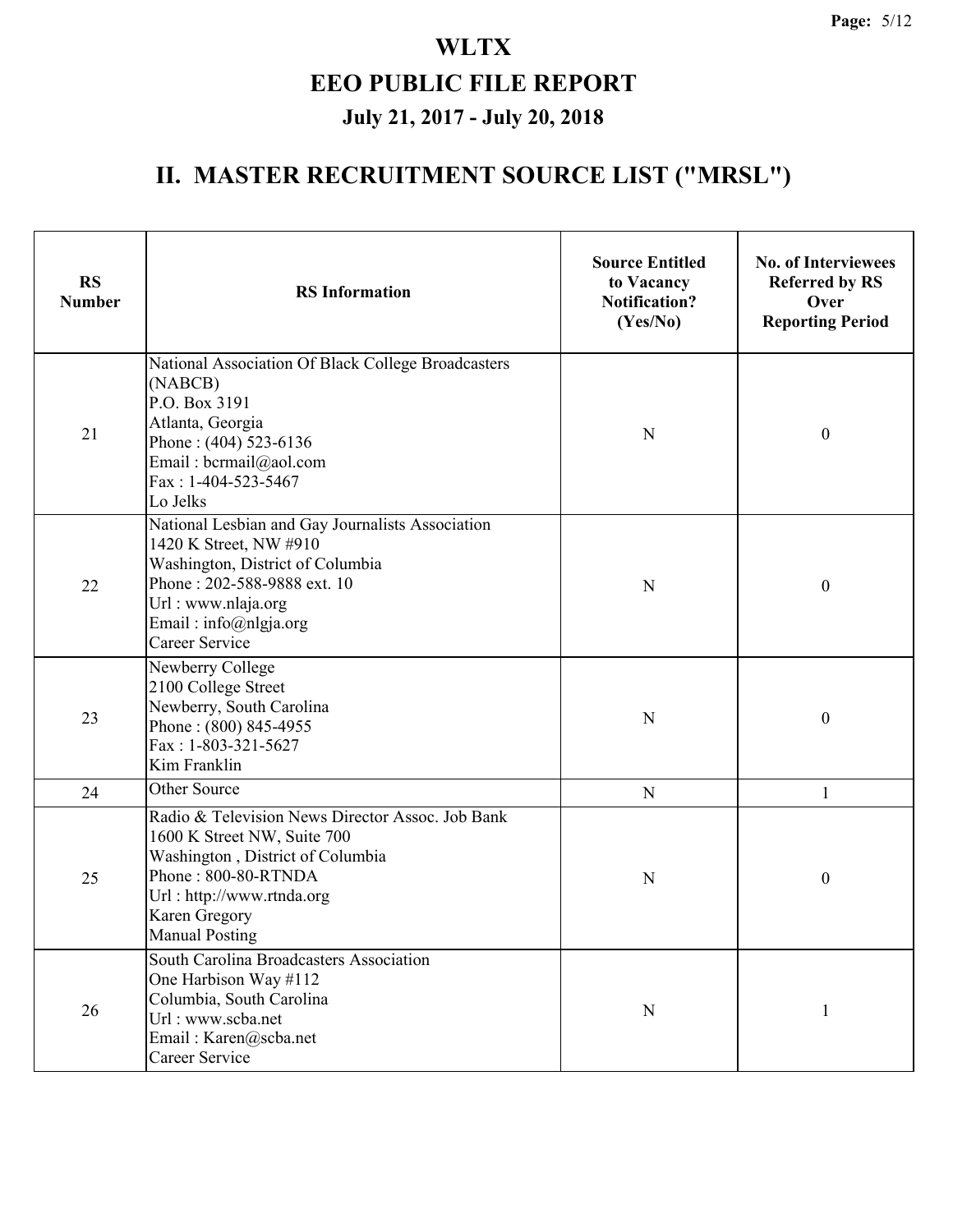| <b>RS</b><br><b>Number</b> | <b>RS</b> Information                                                                                                                                                                                             | <b>Source Entitled</b><br>to Vacancy<br><b>Notification?</b><br>(Yes/No) | <b>No. of Interviewees</b><br><b>Referred by RS</b><br>Over<br><b>Reporting Period</b> |
|----------------------------|-------------------------------------------------------------------------------------------------------------------------------------------------------------------------------------------------------------------|--------------------------------------------------------------------------|----------------------------------------------------------------------------------------|
| 27                         | South Carolina State University, Career Planning and<br>Placement<br>P.O. Box 7068<br>Orangeburg, South Carolina<br>Phone: (803) 536-7033<br>Email: careercenter@scsu.edu<br>Fax: 1-803-516-4679<br>Dwight Bailey | $\mathbf N$                                                              | $\boldsymbol{0}$                                                                       |
| 28                         | Spots 'N' Dots<br>167 Oakdale Road<br>Johnson City, New York<br>Url: www.spotsndots.com<br>Career Service<br><b>Manual Posting</b>                                                                                | N                                                                        | $\boldsymbol{0}$                                                                       |
| 29                         | <b>Station Website</b>                                                                                                                                                                                            | ${\bf N}$                                                                | 7                                                                                      |
| 30                         | <b>Talent Dynamics</b><br>600 E. Las Colinas Blvd., Suite 100<br>Irving, Texas<br>Phone: 214-630-9590<br>Url: www.talentdynamics.com<br><b>Career Service</b><br><b>Manual Posting</b>                            | $\mathbf N$                                                              | $\boldsymbol{0}$                                                                       |
| 31                         | The Art Institute of Atlanta<br>6600 Peachtree Dunwoody Road, 100 Embassy Row<br>Atlanta, Georgia<br>Phone: (770) 394-8300<br>Email: aiacareersvc@aii.edu<br>Fax: 1-770-394-9798<br>Career Service                | N                                                                        | $\boldsymbol{0}$                                                                       |
| 32                         | The State Newspaper<br>P.O. Box 1333<br>Columbia, South Carolina<br>Phone: (803) 771-8541<br>JR Mosteller<br><b>Manual Posting</b>                                                                                | ${\bf N}$                                                                | $\boldsymbol{0}$                                                                       |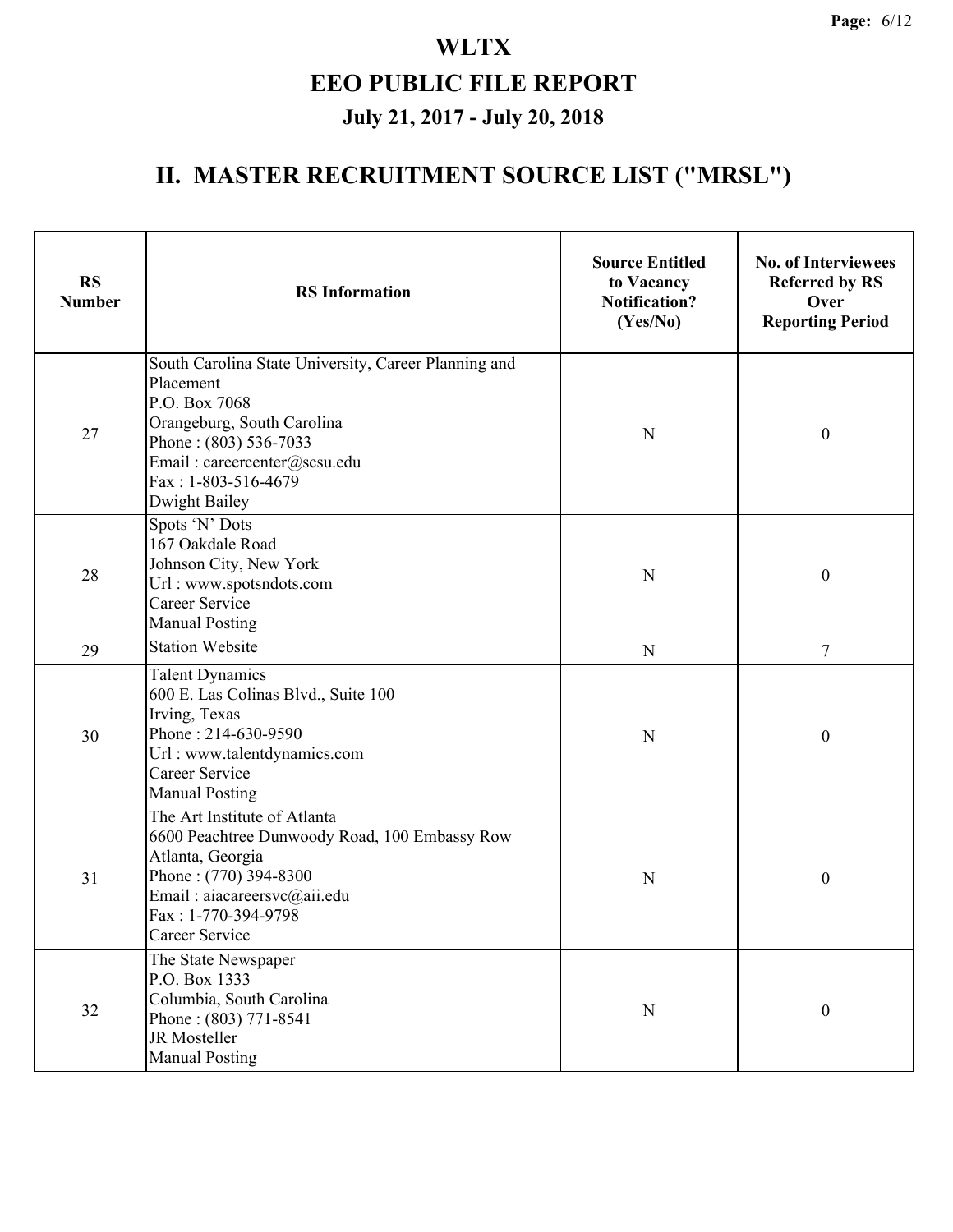| <b>RS</b><br><b>Number</b> | <b>RS</b> Information                                                                                                                                                                                  | <b>Source Entitled</b><br>to Vacancy<br><b>Notification?</b><br>(Yes/No) | <b>No. of Interviewees</b><br><b>Referred by RS</b><br>Over<br><b>Reporting Period</b> |
|----------------------------|--------------------------------------------------------------------------------------------------------------------------------------------------------------------------------------------------------|--------------------------------------------------------------------------|----------------------------------------------------------------------------------------|
| 33                         | Tvjobs.com<br>Broadcast Employment Services, P.O. Box 4116<br>Oceanside, California<br>Phone: 800-374-0119<br>Url: www.tvjobs.com<br>Email: jobs@tvjobs.com<br>Fax: 1-760-754-2115<br>Mark C. Holloway | N                                                                        | $\boldsymbol{0}$                                                                       |
| 34                         | United Planning Organization<br>301 Rhode Island Avenue, NW<br>Washington, District of Columbia<br>Phone: 202-238-4627<br>Url: www.upo.org<br>Email: rparker@upo.org<br>Regina Parker                  | N                                                                        | $\boldsymbol{0}$                                                                       |
| 35                         | University Of South Carolina, Aiken<br>471 University Parkway<br>Aiken, South Carolina 29801<br>Phone: 803.641.3440<br>Email: allisonb@usc.edu<br>Fax: $1-803-641-3652$<br><b>Allison Brown-Owens</b>  | $\mathbf N$                                                              | $\boldsymbol{0}$                                                                       |
| 36                         | University of South Carolina, School of Journalism and<br>Mass Comm.<br>Columbia, South Carolina<br>Phone: (803) 777-5166<br>Fax: 1-803-777-1267<br>Sarah Hughes                                       | N                                                                        | $\boldsymbol{0}$                                                                       |
| 37                         | Unsolicited                                                                                                                                                                                            | $\mathbf N$                                                              | $\mathbf{1}$                                                                           |
| 38                         | <b>USC</b><br><b>Broadcasting Dept Journalism College</b><br>Columbia, South Carolina 29208<br>Phone: 1-803-777-3321<br>Email: kbullard@mailbox.scedu<br>Katie Bullard                                 | ${\bf N}$                                                                | $\boldsymbol{0}$                                                                       |
| 39                         | www.gannett.com<br>Gannett Inc.<br>McLean, Virginia<br><b>Human Resources</b>                                                                                                                          | $\mathbf N$                                                              | 1                                                                                      |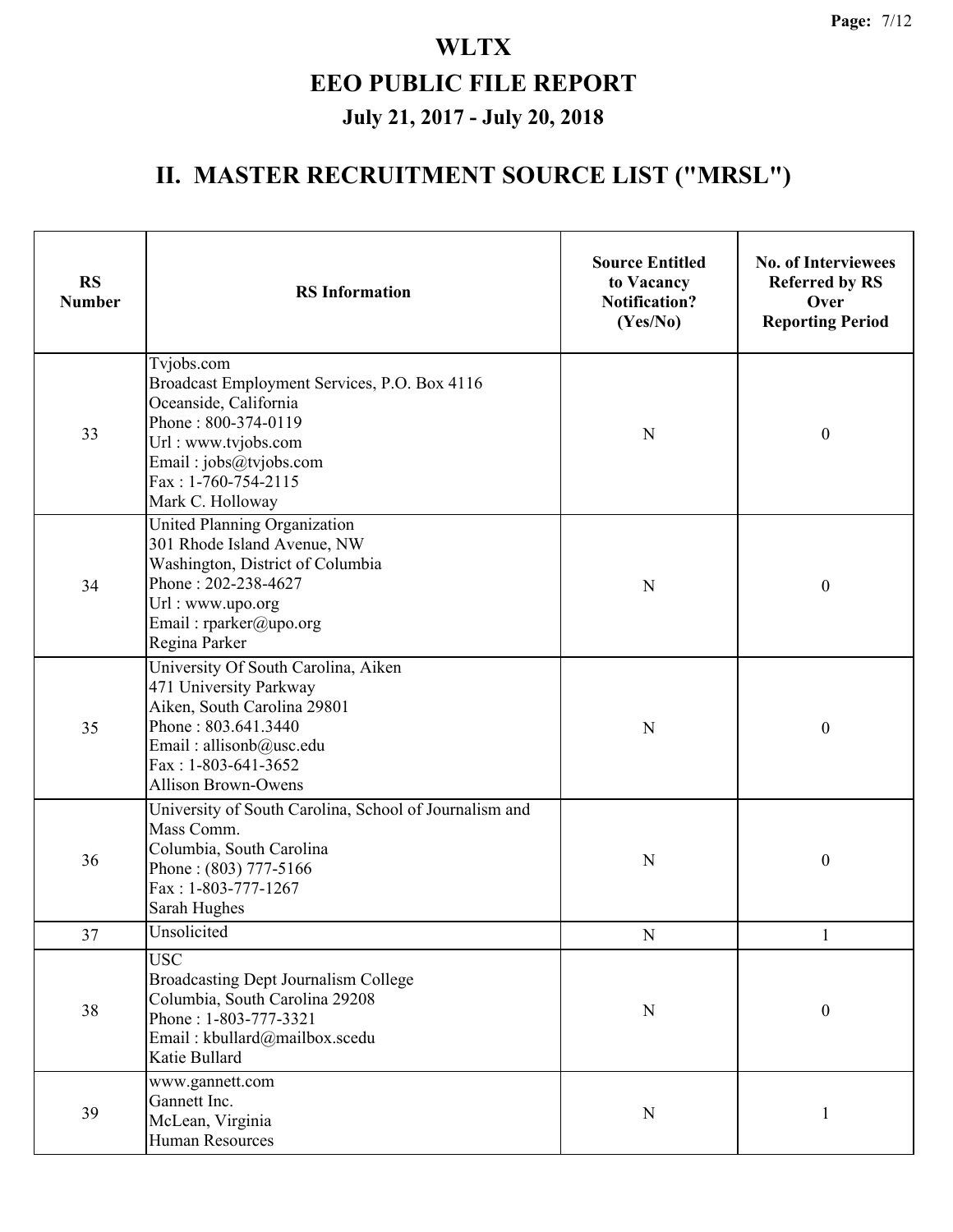| <b>RS</b><br><b>Number</b> | <b>RS</b> Information                                                                                                                                                                                             | <b>Source Entitled</b><br>to Vacancy<br><b>Notification?</b><br>(Yes/No) | <b>No. of Interviewees</b><br><b>Referred by RS</b><br>Over<br><b>Reporting Period</b> |
|----------------------------|-------------------------------------------------------------------------------------------------------------------------------------------------------------------------------------------------------------------|--------------------------------------------------------------------------|----------------------------------------------------------------------------------------|
| 40                         | www.mediagignow.com<br>717 Green Valley Road Suite 200<br>Greensboro, North Carolina 27408<br>Phone: 336-553-0620<br>Url: http://www.mediagignow.com<br>Email: customerservice@mediagignow.com<br>MediaGigNow.com | N                                                                        | $\theta$                                                                               |
| 41                         | www.wltx.com<br>South Carolina<br>Url: www.wltx.com<br>Career Service<br><b>Manual Posting</b>                                                                                                                    | N                                                                        | $\overline{2}$                                                                         |
| 42                         | <b>York Technical College</b><br>452 South Anderson Road<br>Rock Hill, South Carolina<br>Phone: (803) 327-8000<br>Url: www.ecampusrecruiter3.com/yorktech<br>Email: ccimino@yorktech.com<br><b>Career Service</b> | N                                                                        | $\theta$                                                                               |
|                            | <b>TOTAL INTERVIEWS OVER REPORTING PERIOD:</b>                                                                                                                                                                    |                                                                          | 37                                                                                     |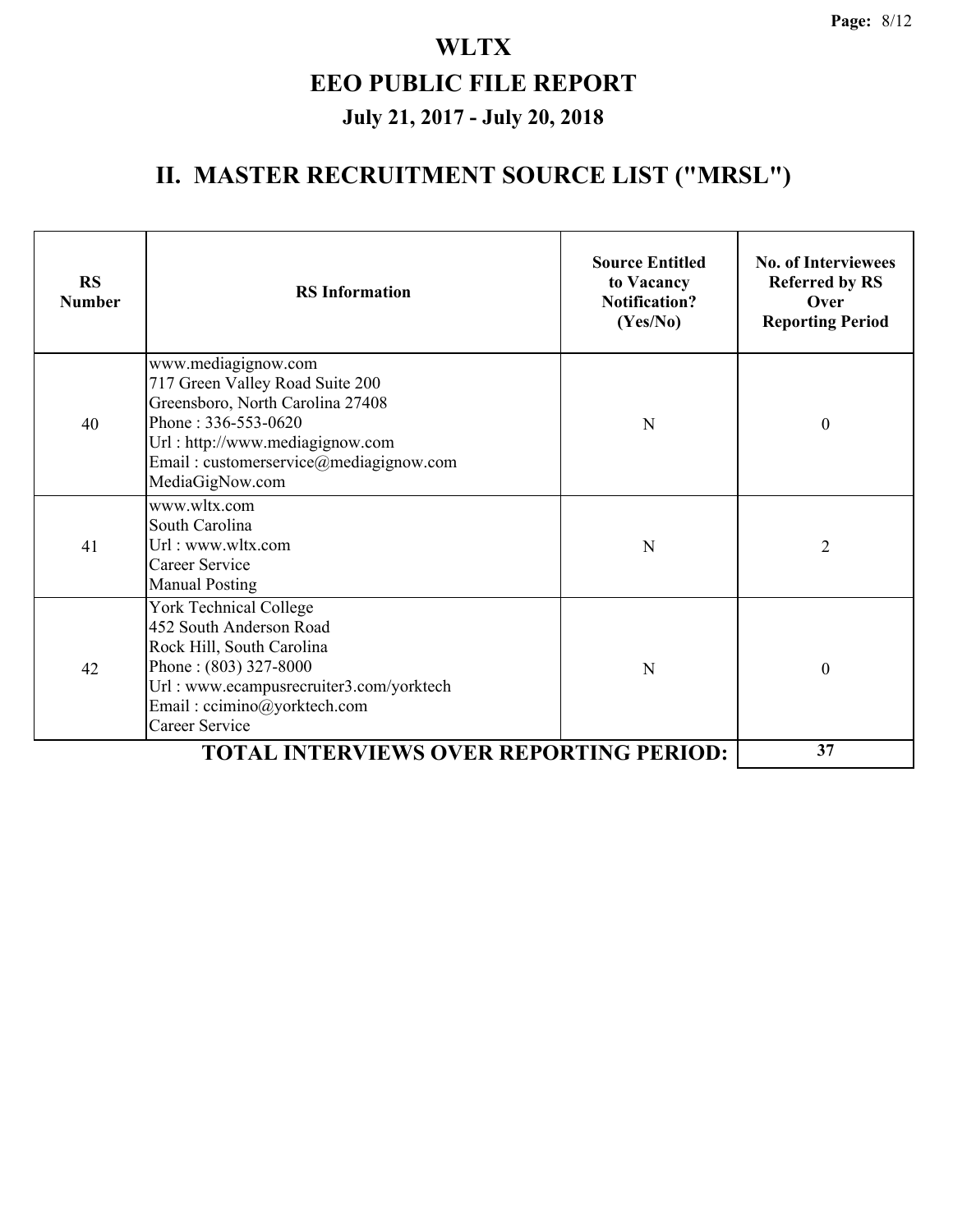|                |             | <b>Type of</b>                                                 |                                                                                                                                                                                                                                                                                                                                                                                                                                                                                                                             | No. of                          |                                                                                                                 |
|----------------|-------------|----------------------------------------------------------------|-----------------------------------------------------------------------------------------------------------------------------------------------------------------------------------------------------------------------------------------------------------------------------------------------------------------------------------------------------------------------------------------------------------------------------------------------------------------------------------------------------------------------------|---------------------------------|-----------------------------------------------------------------------------------------------------------------|
|                | <b>Date</b> | <b>Recruitment Initiative</b><br>(Menu Selection)              | <b>Brief Description Of Activity</b>                                                                                                                                                                                                                                                                                                                                                                                                                                                                                        | <b>Stations</b><br>Participants | <b>Participant Title</b>                                                                                        |
| $\mathbf{1}$   | 7/23/2017   | Establishment of<br>training programs for<br>station personnel | TEGNA Labor Relations provides a<br>series of monthly webinar training<br>sessions for HR Business Partners to<br>stay informed of current and changing<br>employment laws. Best practices are<br>discussed and HR Business Partners<br>then share this topical information with<br>their Executive Teams.                                                                                                                                                                                                                  | 1                               | Group HR Director                                                                                               |
| $\overline{2}$ | 2/2/2018    | Establishment of<br>training programs for<br>station personnel | TEGNA rolled out the Byte Back<br>Challenge training curriculum to<br>educate all employees on the proper<br>handling of sensitive data. Among other<br>things, the training reminded employees<br>that information that is private to you or<br>to the company should never be stored<br>on your computer or mobile phone and<br>should not be shared through email.                                                                                                                                                       | 70                              |                                                                                                                 |
| $\overline{3}$ | 3/22/2018   | Participation in Job<br>Fairs                                  | WLTX attend a Job Fair put on by the<br>College of Information &<br>Communications (Journalism School) at<br>the University of South Carolina<br>Attending from WLTX were: News<br>Director, Content Manager, Marketing<br>Director, and President/General<br>Manager<br>We interviewed students for both full-<br>time positions as well as internships.<br>Also shared career journey of typical<br>MSJ's and all participants as part of<br>panel discussion. 1:1 discussions with<br>approximately 35 students as well. | $\overline{4}$                  | President and General<br>Manager<br><b>News Director</b><br><b>Marketing DIrector</b><br><b>Content Manager</b> |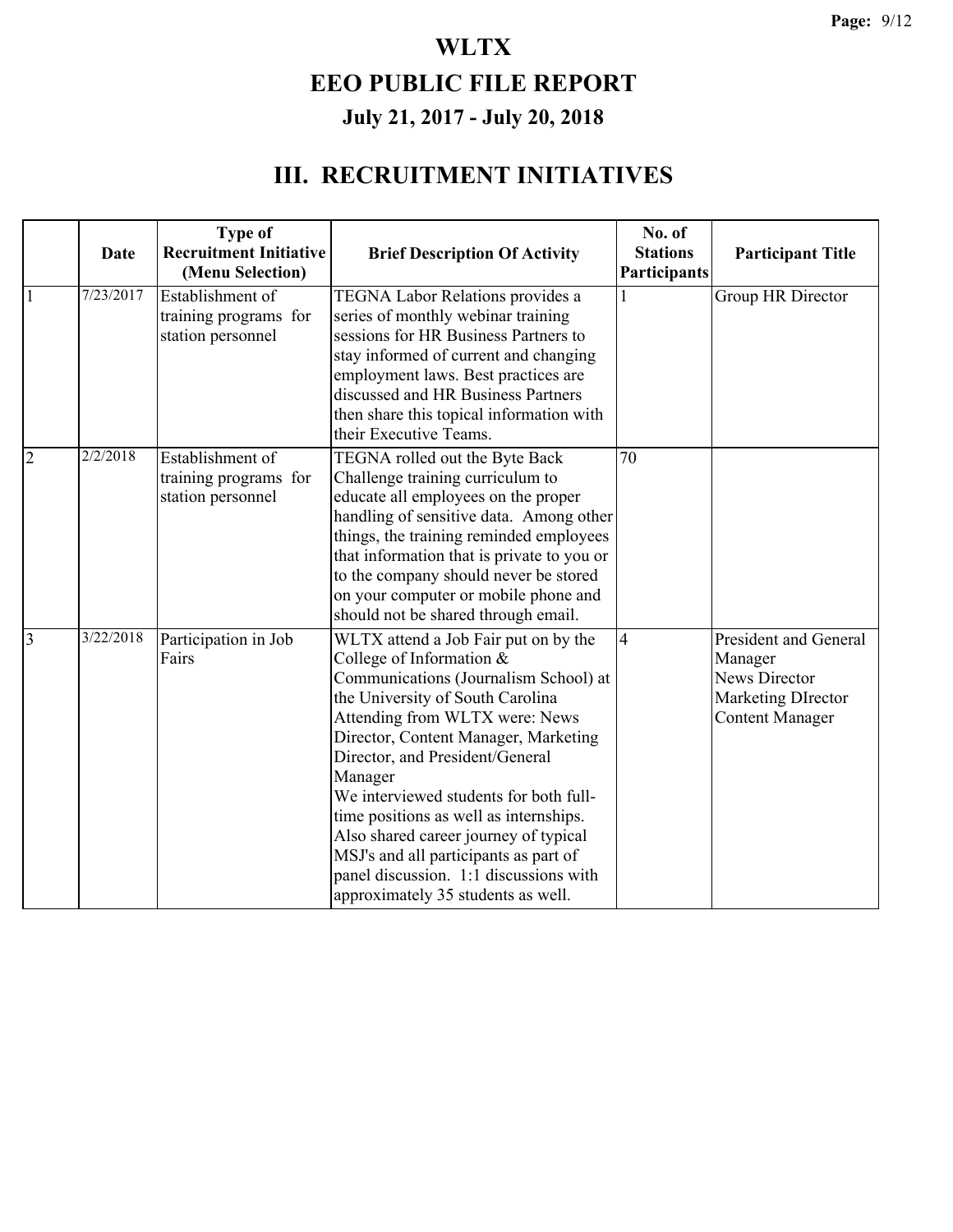|                | <b>Date</b> | <b>Type of</b><br><b>Recruitment Initiative</b>                                    | <b>Brief Description Of Activity</b>                                                                                                                                                                                                                                                                                                                                                                                                                                                                                                                                                                                                                                                                                                                                                                                                               | No. of<br><b>Stations</b> | <b>Participant Title</b>                                          |
|----------------|-------------|------------------------------------------------------------------------------------|----------------------------------------------------------------------------------------------------------------------------------------------------------------------------------------------------------------------------------------------------------------------------------------------------------------------------------------------------------------------------------------------------------------------------------------------------------------------------------------------------------------------------------------------------------------------------------------------------------------------------------------------------------------------------------------------------------------------------------------------------------------------------------------------------------------------------------------------------|---------------------------|-------------------------------------------------------------------|
|                |             | (Menu Selection)                                                                   |                                                                                                                                                                                                                                                                                                                                                                                                                                                                                                                                                                                                                                                                                                                                                                                                                                                    | Participants              |                                                                   |
| $\overline{4}$ | 3/23/2018   | Participation in events<br>or programs sponsored<br>by educational<br>institutions | General Manager was key speaker on<br>panel at Winthrop University in Rock<br>Hill, SC developed by their Department<br>of Mass Communications. (Journalism<br>School)<br>4 media representatives from South<br>Carolina were invited for a closed one<br>on one meeting with 5 faculty members<br>as well as the Department chair.<br>The 3-hour curriculum meeting was<br>designed to get feedback from people in<br>the field making sure that their J-School<br>program was dealing with topics that are<br>up to date.<br>A number of suggestions were made<br>especially relating to the digital aspect<br>of the business.<br>Following the meeting, one of the<br>professors asked if he could bring his<br>entire class to Columbia this fall for an<br>all-day immersive experience into our<br>real world, to which the station agreed. |                           | President and General<br>Manager                                  |
| 5              | 4/4/2018    | Participation in Job<br>Fairs                                                      | WLTX participated in a Job Fair hosted<br>by the South Carolina Broadcasters<br>Association. It was open to every<br>college and university in South<br>Carolina.<br>Attending from WLTX were the<br><b>Content Manager and President/General</b><br>Manager of the Station. The team<br>interviewed students for both full-time<br>and internship roles, and provided<br>feedback on their resume, interviewing<br>skills, and career options. 1:1<br>discussions occurred with approximately<br>30 students                                                                                                                                                                                                                                                                                                                                      | $\overline{2}$            | <b>President and General</b><br>Manager<br><b>Content Manager</b> |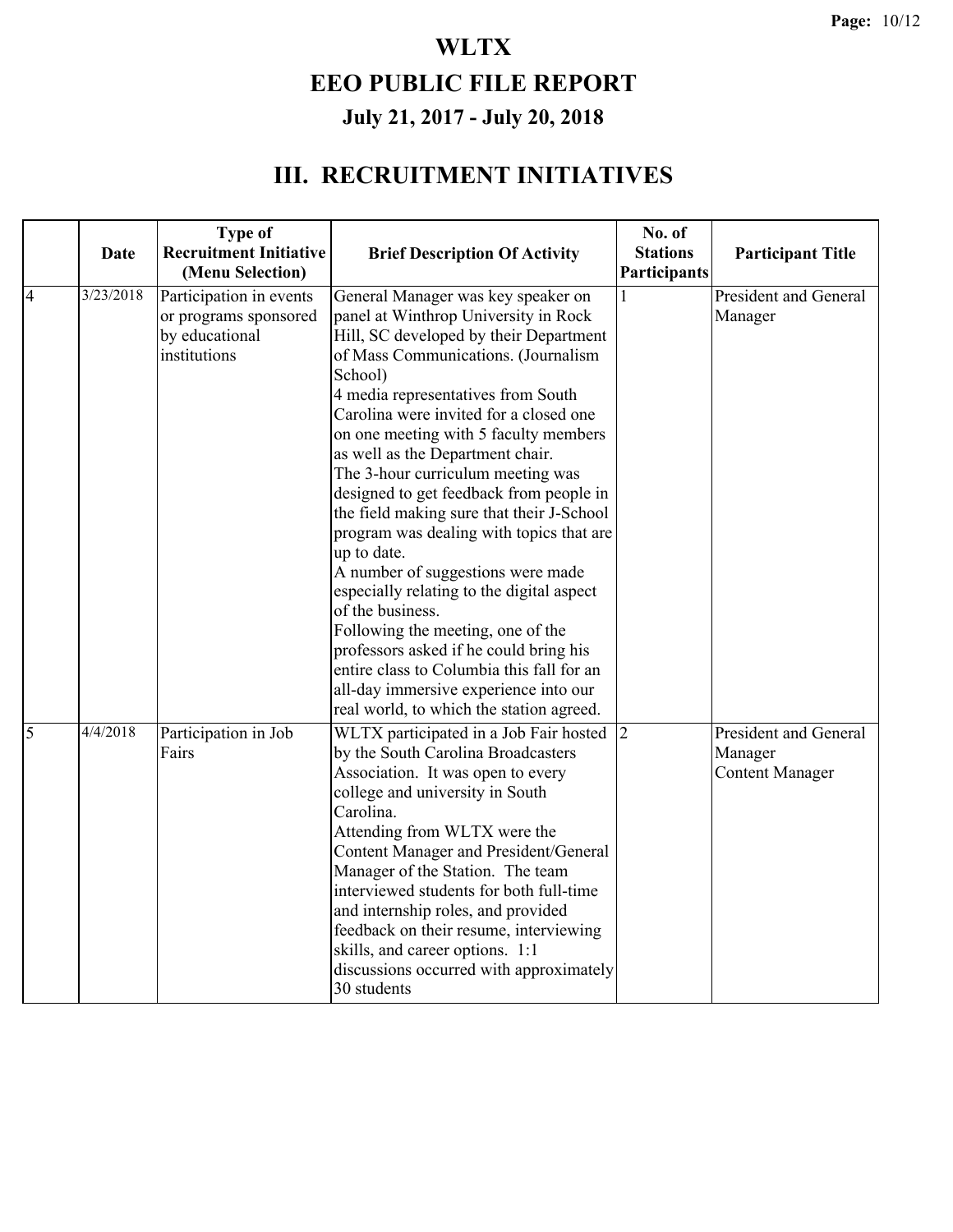|                | <b>Date</b>          | <b>Type of</b><br><b>Recruitment Initiative</b><br>(Menu Selection) | <b>Brief Description Of Activity</b>                                                                                                                                                                                                                                                                                                                                                                                                                                                                                                                                                                                                                                                                                                                                                               | No. of<br><b>Stations</b><br>Participants | <b>Participant Title</b>                                                    |
|----------------|----------------------|---------------------------------------------------------------------|----------------------------------------------------------------------------------------------------------------------------------------------------------------------------------------------------------------------------------------------------------------------------------------------------------------------------------------------------------------------------------------------------------------------------------------------------------------------------------------------------------------------------------------------------------------------------------------------------------------------------------------------------------------------------------------------------------------------------------------------------------------------------------------------------|-------------------------------------------|-----------------------------------------------------------------------------|
| 6              | 4/6/2018             | Participation in events<br>sponsored by<br>community groups         | WLTX hosted a 3-day TEGNA News<br>Workflow Pilot at the station.<br>In addition to training for employees<br>from various TEGNA markets, Station<br>invited 10 students from College of<br>Information & Communications<br>(Journalism School) at the University of<br>South Carolina to be a part of the<br>experience.<br>The 10 students had active roles and<br>participated in a very meaningful way.<br>This unique experience furthered the<br>company's relationship with the school.                                                                                                                                                                                                                                                                                                      | 15                                        | President and General<br>Manager<br><b>News Director</b><br>Digital Manager |
| $\overline{7}$ | 4/18/2018            | Establishment of<br>training programs for<br>station personnel      | Attended the TEGNA Innovation<br>Summit where employees from across<br>the country come to brainstorm new<br>content ideas for shows, segment pilots<br>and discuss how to have better working<br>news rooms.                                                                                                                                                                                                                                                                                                                                                                                                                                                                                                                                                                                      | 1                                         | News Director                                                               |
| 8              | $\frac{1}{5}/7/2018$ | Establishment of<br>training programs for<br>station personnel      | The annual TEGNA Sales Summit<br>revolved around the topic of leadership<br>and the belief that it is the foundation<br>for winning. Over the course of 3 days,<br>attendees had the chance to hold<br>discussion and participate in sessions<br>that addressed leadership expectations,<br>pricing strategy, leadership coaching,<br>and cultural changes. Attendees learned<br>about success achieved by other stations<br>within TEGNA and had a chance to<br>learn from other station members.<br>Breakout sessions included a focus on<br>structure, talent development, and<br>culture. TEGNA's product teams also<br>updated the group on various products<br>and differentiators. Speakers into the<br>themes of innovating for the future and<br>connecting our audiences to advertisers. |                                           | Director of Sales                                                           |